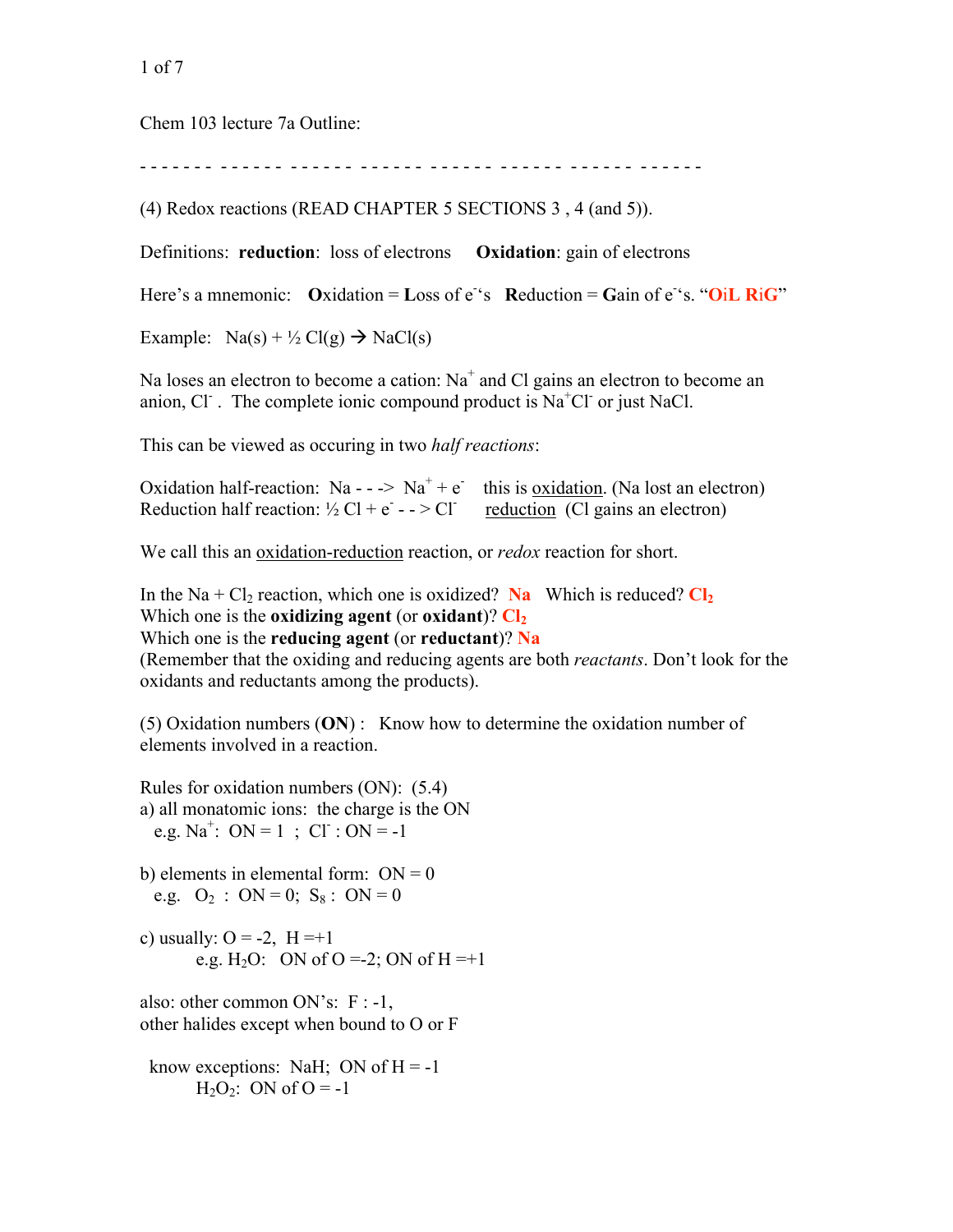d) sum of  $ON's$  = overall charge of a polyatomic ion

Examples: Get the ON's all atoms in the following: e.g. HClO<sub>2</sub> KMnO<sub>4</sub>

6) Recognizing a Redox Reaction:

Is the ff a redox rxn?

Example 1:  $\text{Zn}$  + HCl -->  $\text{ZnCl}_2$  + H<sub>2</sub>

a) yes b) no

The oxidation # of Zn in  $ZnCl<sub>2</sub>$  is:

a) 0 b) +1 c) +2 d) -2 e) -1

oxidizing agent = gets reduced reducing agent=gets oxidize

what is the oxidizing agent in the above reaction? (choose one)

a) Zn b) HCl c)  $ZnCl<sub>2</sub>$  d)  $H<sub>2</sub>$ 

half reactions:

oxidation:  $Zn \rightarrow Zn^{2+} + 2e^{-}$ 

reduction:  $2H^+ + 2e^- \rightarrow H_2$ 

Example 2:

 $C_2H_6 + H_2 \rightarrow 2 CH_4$ 

What are the oxidation #'s?

$$
\begin{array}{c}\nC_2 H_6 + H_2 \to 2 \text{ C H}_4 \\
-3 + 1 \quad 0 \quad -4 + 1\n\end{array}
$$

C is reduced and H is oxidized.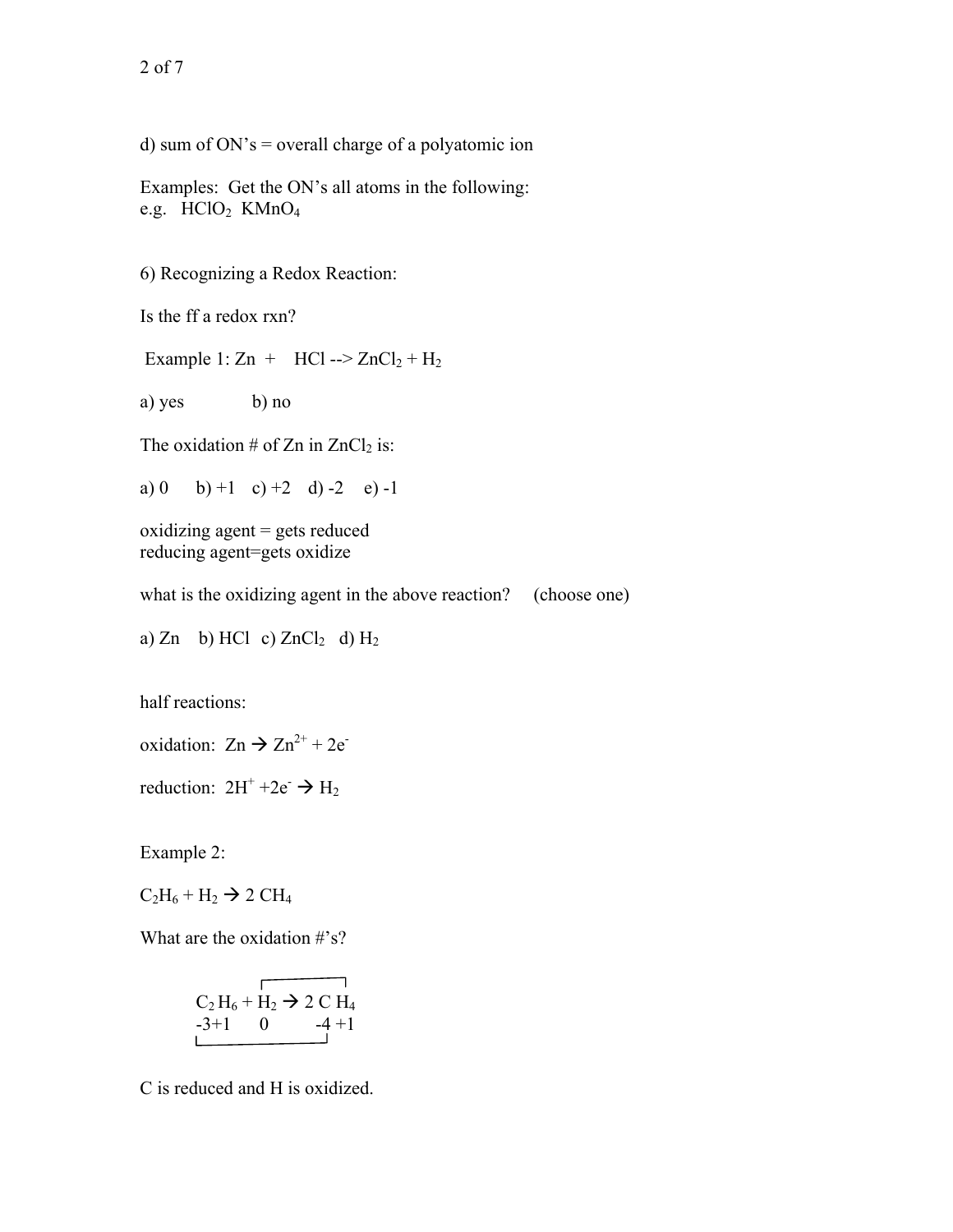We usually say "*ethane* is reduced" not just the *carbon* of ethane.

Note: in organic chemistry (and biochemistry too) easier to count H's and O's.

| Element     | Gain             | Loss            | $\#e's$  |
|-------------|------------------|-----------------|----------|
| /change     |                  |                 | transf'd |
| Oxygen, $O$ | Oxid'n   $Red'n$ |                 |          |
| Hydrogen, H | Red'n            | $\alpha$ Oxid'n |          |

Example 3: Alcoholic fermentation step in yeast

acetaldehyde  $\rightarrow$  ethanol (unbalanced half rxn)

 $CH_3CHO \rightarrow$  $CH<sub>3</sub>CH<sub>2</sub>OH$ (acetaldehyde) (ethanol) Is acetaldehyde oxidized or reduced?

Count the O's : no change in O Count the H's: gain of 2 H's So reduced with gain of 2 e's.

What is the reducing agent? It's not given in the above equation.

7) Balancing redox reactions.

a) determine the Oxidation No's

b) write the 2 half rxns

c) balance the H's and O's.check charges

d) add the 2 half rxns so e's cancel out.

Example:

Oxalate reacts with permanganate to form  $CO<sub>2</sub>$  and manganese (II) ions.

$$
C_2O_4^{2-} + MnO_4^- \rightarrow CO_2 + Mn^{2+}
$$

a) determine ON's:

$$
C_2O_4^{2}
$$
 + MnO<sub>4</sub> $\rightarrow$  CO<sub>2</sub> + Mn<sup>2+</sup>

First:  $-2$   $-2$   $-2$   $+2$ 

 $2<sup>nd</sup>: +3 +7 +4$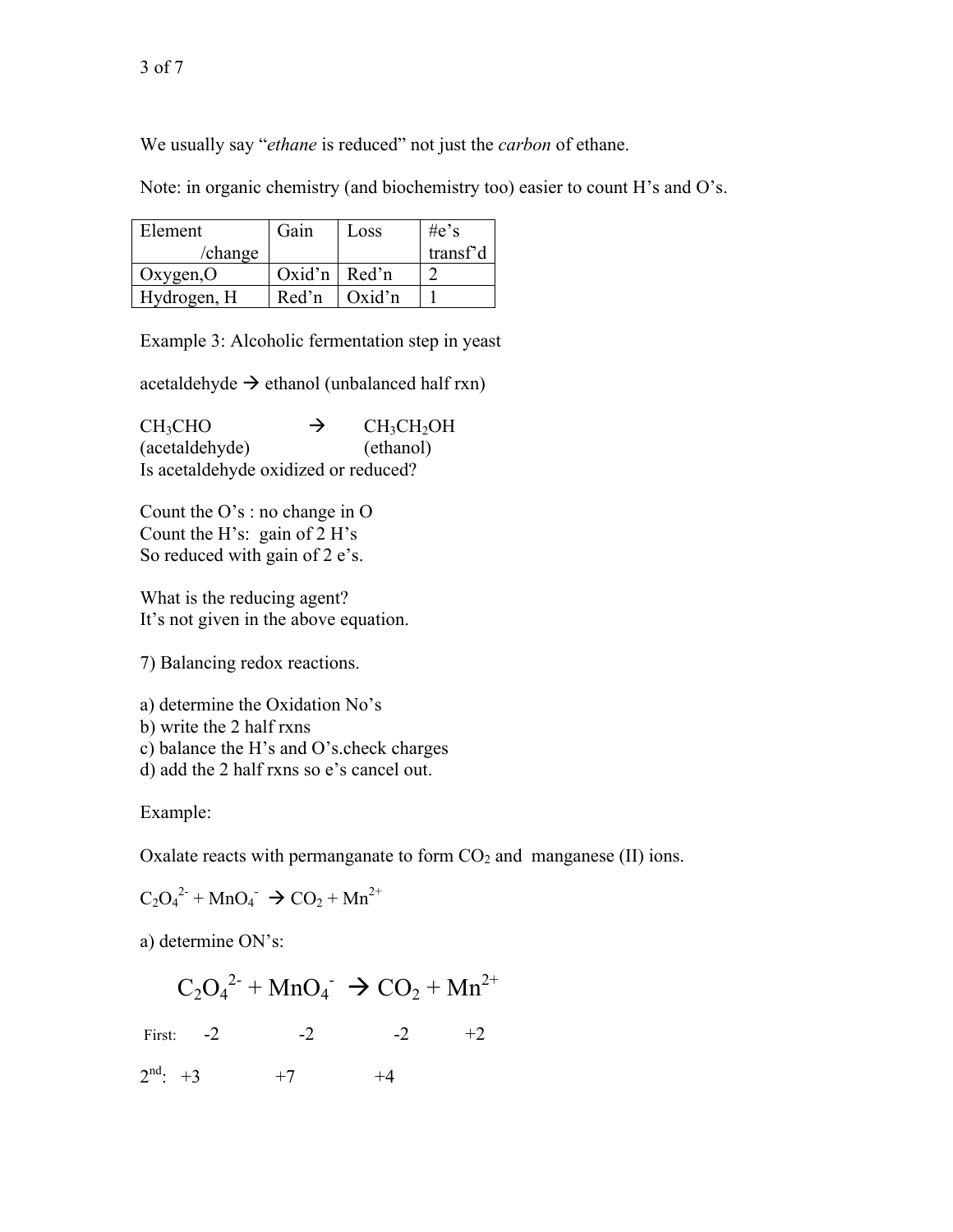4 of 7

b) write the half rxns:

Oxidation: #1  $C_2O_4^{2-}$   $\rightarrow$  2  $CO_2 + 2e^{-}$  $+3$   $+4$ 

Reduction:

#2 
$$
5e^- + MnO_4^- \rightarrow Mn^{2+}
$$
  
+7  $+2$ 

c) balance the H's and O's.check charges

Oxidation : already balanced

Reduction:

#2 8H<sup>+</sup>+5e<sup>-</sup>+MnO<sub>4</sub>
$$
\rightarrow
$$
 Mn<sup>2+</sup>+4H<sub>2</sub>O  
<sup>+7</sup> $\rightarrow$ <sup>+2</sup>

 $1<sup>st</sup>$ : add 4 H<sub>2</sub>O on the right to balance the O's  $2<sup>nd</sup>$ : add 8 H<sup>+</sup>'s on the left to balance the H's

balanced!

d) add the 2 half rxns so e's cancel out.

Multiply  $#1$  by 5 and  $#2$  by 2 and combine:

 $16H^+ + 5C_2O_4^2 + 2MnO_4 \rightarrow 5CO_2 + 2Mn^2 + 8H_2O$ 

Balanced!

8) Electrochemical potential: In general, metals placed in water tend to dissolve in the form of cations.

e.g.  $Cu \rightarrow Cu^{2+} + 2e^-$  and  $Zn \rightarrow Zn^{2+} + 2e^-$ 

the tendency to oxidize can be represented by the *oxidation potential*,  $E^{\circ}_{ox}$ .

From Table 19.1, page 927)

Standard reduction potentials,  $E^{\circ}_{red}$ (the more  $+ E^{\circ}$  is, the more spont the half rxn)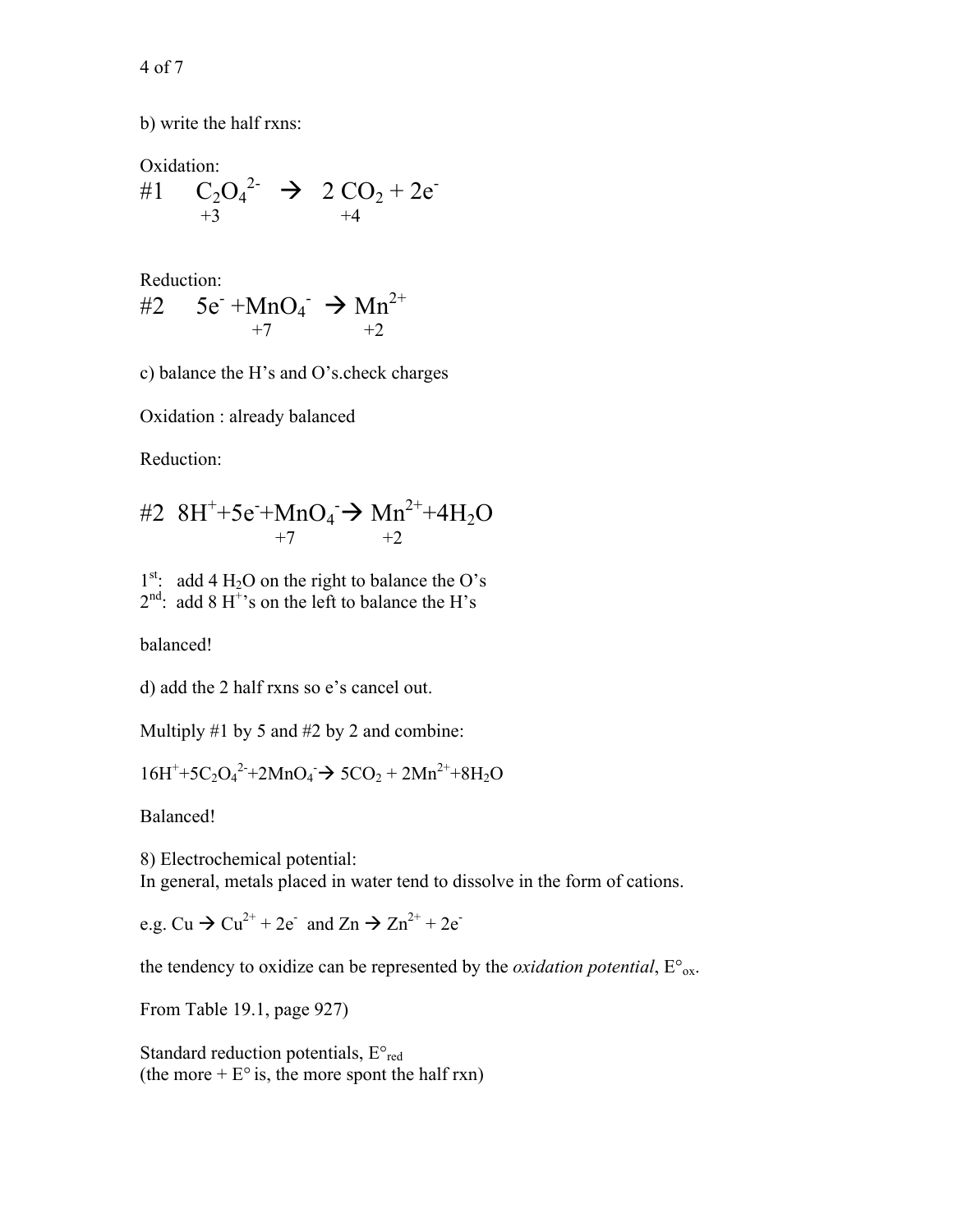| Reduction half rxn                                              | $E^{\circ}$ (Volts) |
|-----------------------------------------------------------------|---------------------|
| $F_2(g) + 2e^- \rightarrow 2 F(aq)$                             | $+2.87$ V           |
| $Cu^{+2}(aq) + 2e^ \rightarrow Cu(s)$                           | $+0.34$             |
| $2H^+(aq) + 2e^- \rightarrow H_2(g)$                            | 0.00                |
| $\overline{Zn^{2+}}(aq)$ ) +2e <sup>-</sup> $\rightarrow$ Zn(s) | $-0.76$             |
| $Li^+(aq) + e^- \rightarrow Li(s)$                              | $-3.05$             |

a) Which is the most spontaneous reduction half rxn?

 $F_2(g) + 2e^- \rightarrow 2 F(aq)$ (i.e. the one with the most positive  $E^{\circ}$ )

b) Which is the least spontaneous redn half rxn?

 $Li^+(aq) + e^- \rightarrow Li(s)$ (i.e. the one with the most negative  $E^{\circ}$ )

c) Which is most spont oxidation half rxn?

 $Li(s) \rightarrow Li^+(aq) + e^-$ 

Li is the "most active" metal

d) Which is the strongest oxidizing agent?

 $F_2(g)$  (i.e. the most spontaneously reduced)

e) Which is the strongest reducing agent?

Li(s) (i.e. the most spontaneously reduced)

f) What is the  $E^{\circ}$ <sub>red</sub> for:

 $2 F_2(g) + 4 e^- \rightarrow 4 F(aq)$  ?

 $E^{\circ}_{red}$  = +2.87 V (not 2(2.87 V)). Note that  $E^{\circ}_{red}$  is an intrinsic property not extrinsic. Doesn't depend on mass (like pressure or density).

g) What is the  $E^{\circ}$ <sub>oxid</sub> for 3 Li(s)?

3 Li(s)  $\rightarrow$  3 Li<sup>+</sup>(aq) +3 e<sup>-</sup> E<sup>o</sup><sub>oxid</sub> = +3.05V

h) Write a possible redox reaction based on the following half rxns.

| $Cu^{+2}(aq) + 2e^{-} \rightarrow Cu(s)$                                                     |       |
|----------------------------------------------------------------------------------------------|-------|
| $Zn^{2}$ <sup><math>\tau</math></sup> (aq) ) +2e <sup><math>\rightarrow</math></sup> $Zn(s)$ | $-()$ |

5 of 7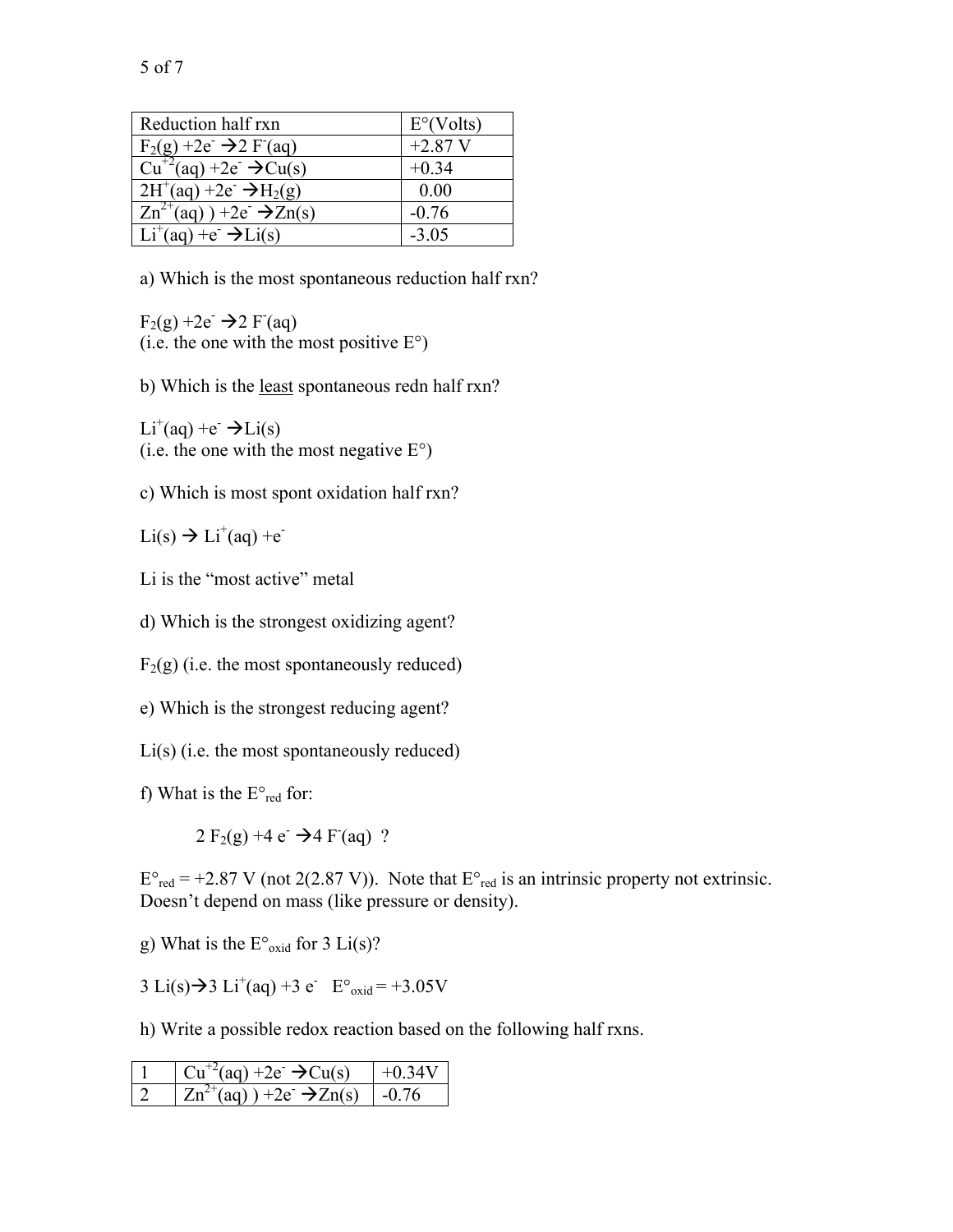One has to be reduced, the other oxidized, so Reverse #2 and add to #1 :

(1) –(2):  $Cu^{2+} + Zn \rightarrow Cu+Zn^{2+}$  .34+.76=1.10V

1.10 V is the redox potential?

 $E^{\circ}$ <sub>Cu2+/Cu</sub> -  $E^{\circ}$ <sub>Zn2+/Zn</sub> = .34+.76=1.10V

Electrochemical Cells:

2 types: a) Voltaic Cells or Galvanic Cells (spontaneous)

b) Electrolysis cells (nonspontaneous)

## **Voltaic Cells**

voltaic cells: One of the simplest is the Daniell Cell: It uses:  $Zn(s)+Cu^{2+}(aq) \rightarrow z-2n^{2+}(aq)+Cu(s)$  1.1 Volt output.

Zn supplies  $e^-$  and  $Cu(II)$  ion accepts electrons. What if we can force the e to go thru wire? Draw the Daniell cell and explain it.



this battery can be represented using the line diagram as:  $Cu(s)$ |CuSO<sub>4</sub>(aq)||ZnSO<sub>4</sub>(aq)(Zn(s)